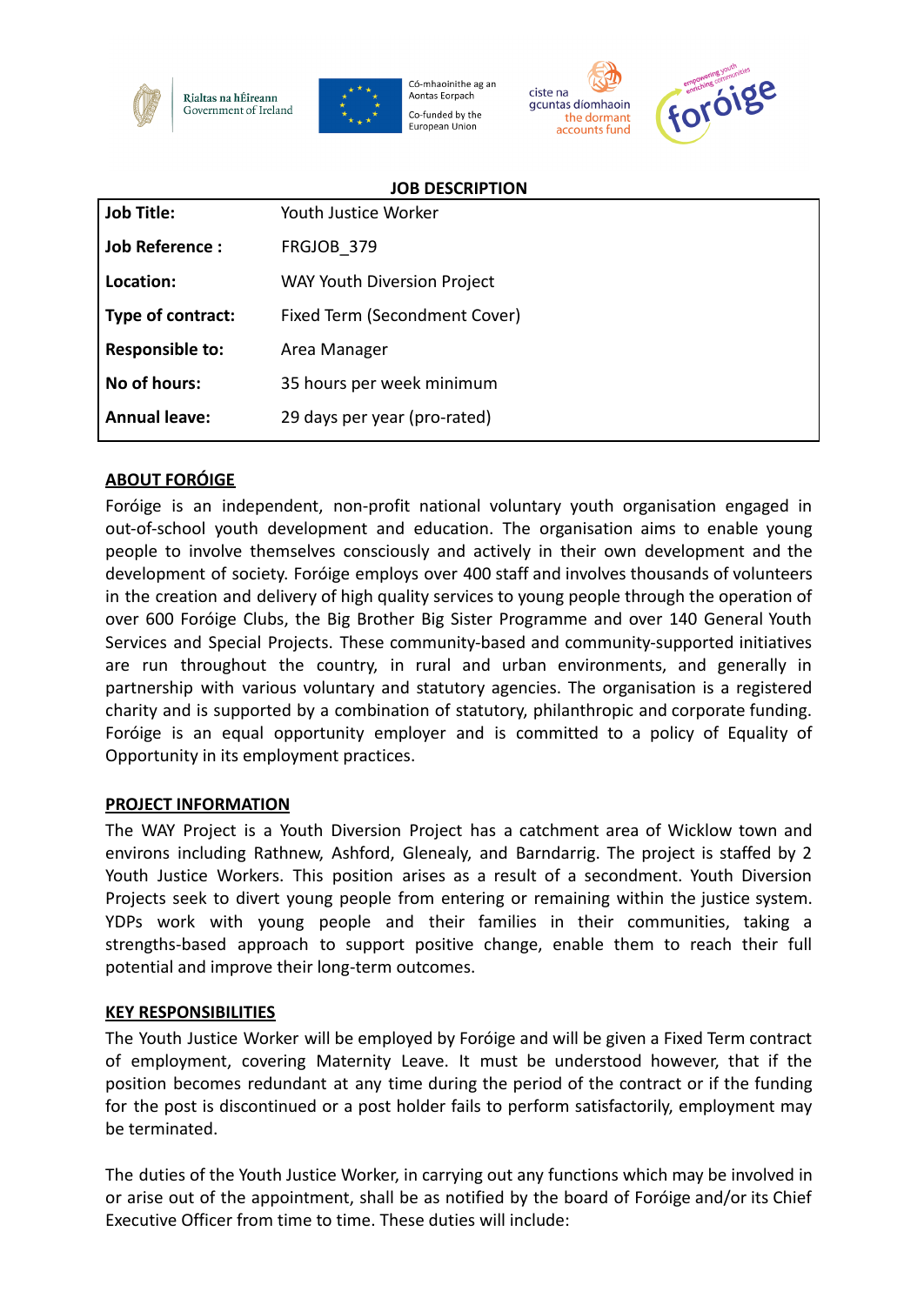- i) Assessing and responding to the needs of young people aged 12-17 years old in accordance with Foróige policy and procedure and Youth Diversion Project Operational Requirements.
- ii) Engaging targeted young people in a process of learning and development that will enable them to examine their own offending and to make positive lifestyle choices that will protect them from involvement in criminal, harmful or socially unacceptable behaviours
- iii) Identifying the needs of project participants and developing case plans to meet those needs.
- iv) Engaging with young people who have offended, or are at risk of offending, on both a one-to-one and group level.
- v) Designing, implementing and evaluating outcomes focused interventions for project participants.
- vi) Engaging with and supporting parents, guardians and family members to engage effectively with their young person to facilitate positive behaviour change.
- vii) Building and maintaining relationships with local stakeholders, particularly An Garda Síochána and other services engaged with young people in the catchment area.
- viii)Ensuring that the YDP is operating in accordance with the YDP Operational Requirements, YDP Assessment and Case Planning Guidelines and all other policies and guidelines set out by Foróige and IYJS.
- ix) Completing accurately and submitting on time any standard clerical procedure of expenses, quarterly performance reports, annual plan etc.
- x) Operating efficient office procedures in line with data protection act requirements e.g. filing, keeping records etc.
- xi) Attending committee and team meetings and preparing written reports as required by Management, Project Committee and Funders
- xii) Any such other relevant duties as the board of Foróige and/or the Chief Executive Officer or the nominee of the Chief Executive shall deem necessary for the effective implementation and the policy and programmes of Foróige and the WAY Youth Diversion Project.

### **PROFESSIONAL QUALIFICATIONS AND EXPERIENCE (E=essential; D=Desirable)**

Education to Degree standard preferably in Youth and Community / Justice / Social Science **(E)**

Access to car and full Irish driving licence **(E)** Relevant paid or voluntary experience of working with young people **(D)** Exposure and understanding of YDP work and of working with young people from minority ethnic groups **(D)**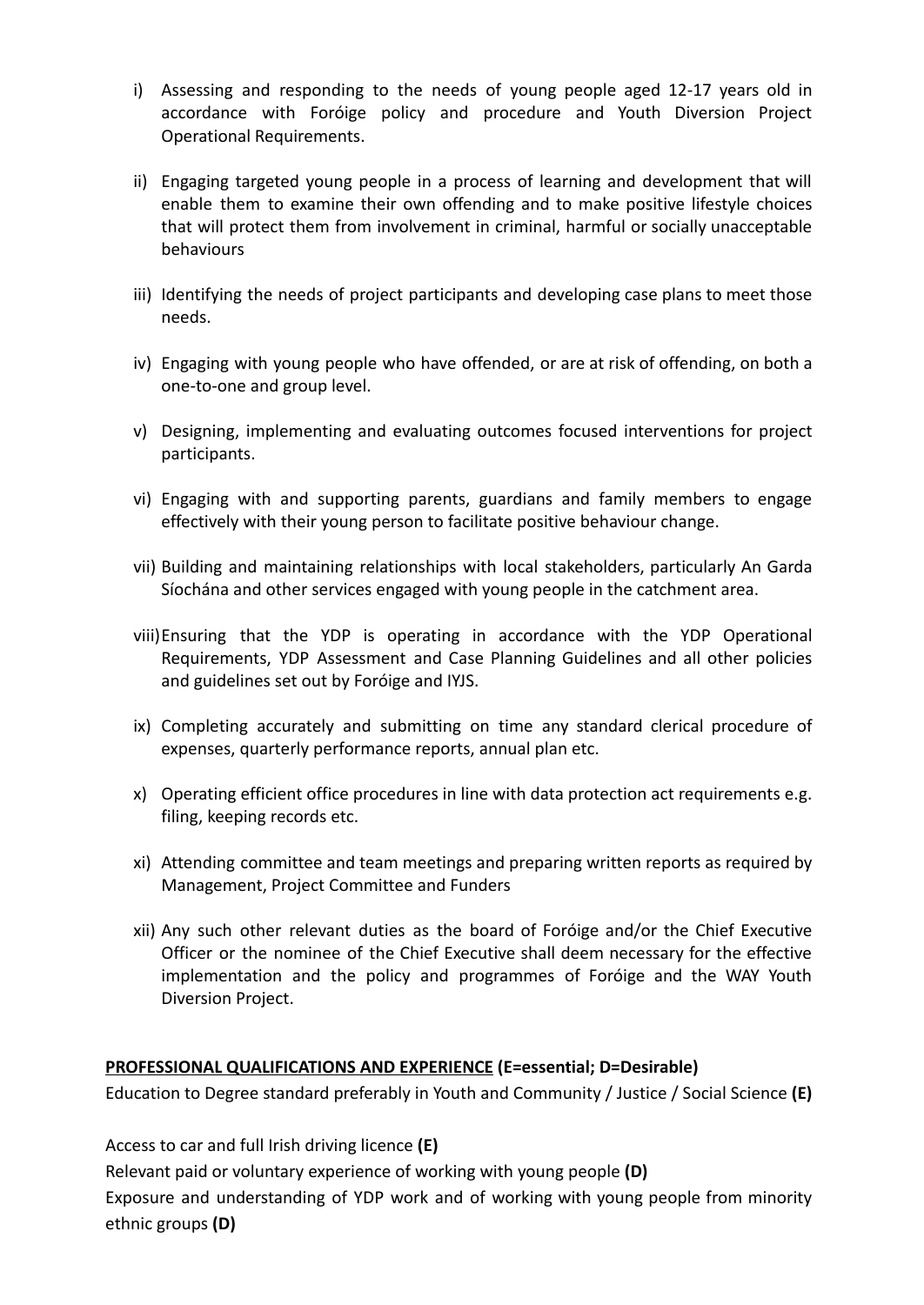# **PERSON SPECIFICATION** (All Essential requirements)

- Ability to build and maintain effective relationships with young people
- Good interpersonal skills, including ability to liaise with a wide range of contacts and build and maintain effective working relationships
- Excellent standards of accuracy and attention to detail
- Ability to be proactive, use own initiative and work effectively within a pressurised environment
- Positive and flexible approach to team working
- Good written communications skills, including ability to draft summary information and correspondence, good report writing skills
- Good computer skills, including Word processing, MS Access, Excel, Internet and PowerPoint

## **REQUIREMENTS OF ALL FORÓIGE STAFF** (All Essential requirements)

- Commitment to the purpose of Foróige and to work within the values, policies and procedures of the organisation
- To act consistently in a professional manner at all times
- To participate in regular supervision with your line manager
- Flexibility in relation to hours of work to meet the needs of the work. Work during unsocial hours may be required
- Identify training needs with your line manager and participate in training opportunities appropriate to the role
- To undertake other duties as may be requested by Chief Executive Officer of Foróige or their nominee from time to time

## **ADDITIONAL CONSIDERATIONS FOR THE ROLE**

| Funding:              | It must be understood that if the funding for the post is discontinued the<br>post holder's contract may be terminated.                                                                    |
|-----------------------|--------------------------------------------------------------------------------------------------------------------------------------------------------------------------------------------|
| <b>Medical:</b>       | The successful candidate will be required to complete a medical<br>questionnaire / undergo a pre-employment medical.                                                                       |
| <b>Garda vetting:</b> | As our work involves contact with young people, candidates under<br>consideration for employment in Foróige will be subject to Garda vetting.                                              |
| <b>References:</b>    | The successful candidate will undergo 2 reference checks before<br>commencing employment with Foróige.                                                                                     |
| <b>Annual Leave:</b>  | The Youth Justice Worker will be entitled to 29 days annual leave pro rata<br>per annum plus public holidays. The needs of the job must be considered<br>when applying to take this leave. |
| Hours of work:        | The Youth Justice Worker will be expected to work a minimum of 35 hours<br>per week. The position will require flexibility in relation to working hours.                                   |